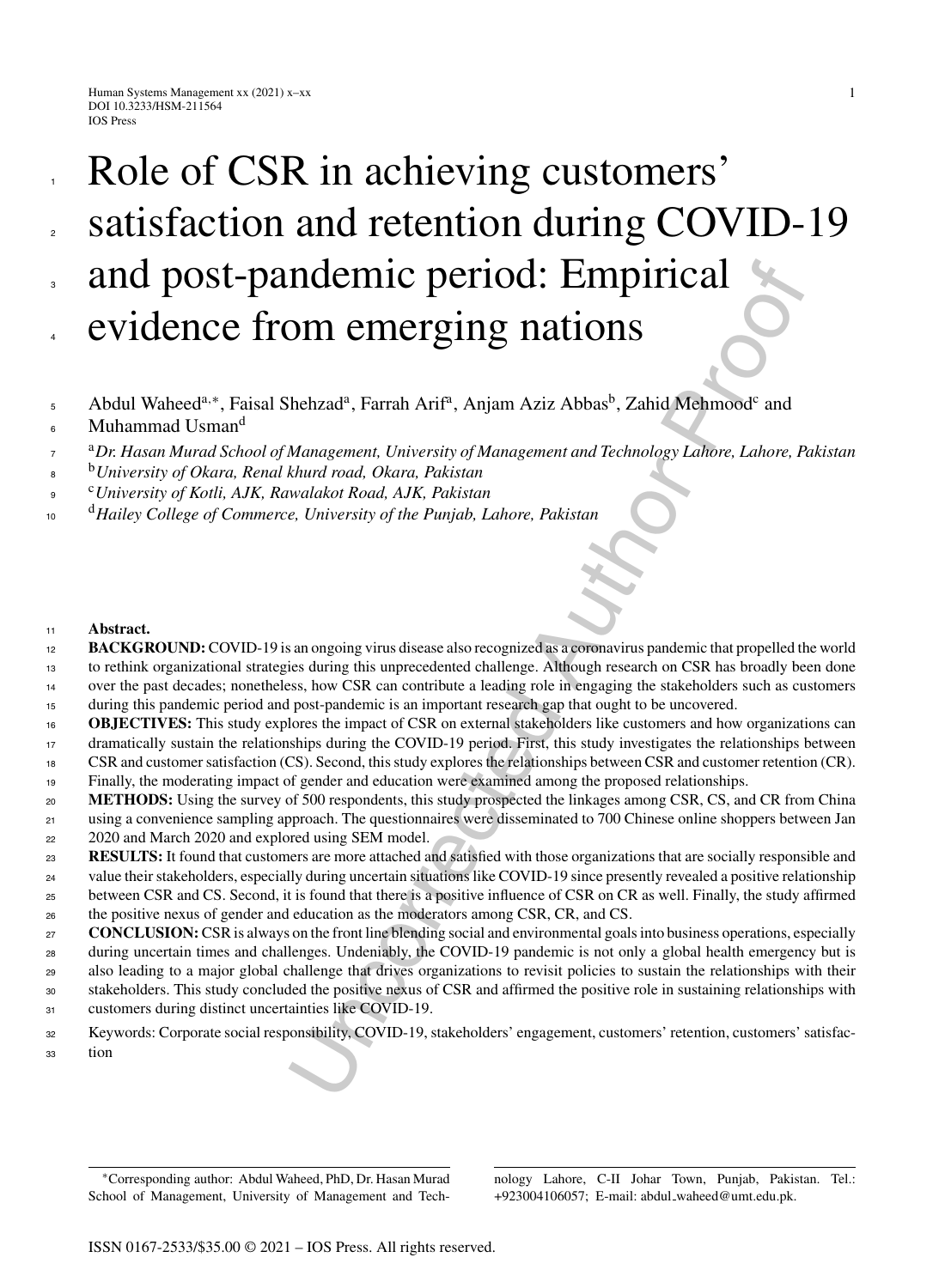

<sup>34</sup> **Dr. Abdul Waheed** is "HEC Approved PhD Supervisor" and Approved PhD Supervisor" <sup>36</sup> did PhD management (marketing) 37 with distinction from AACSB and<br>38 AMB accredited business school AMB accredited business school, <sup>39</sup> USTB-China. Waheed won several<br><sup>40</sup> usesearch awards during academic research awards during academic 41 career. He has over 80 publications 42 in the prestigious international <sup>43</sup> journals, conferences, and books, 44 indexed/ranked include FT-50,<br>ICR-SSCI (O1) SIR (O1) and HFC JCR-SSCI (Q1), SJR (Q1), and HEC 46 (W, X, Y). His teaching and research 47 interests include digital/electronic

47 interests include digital/electronic<br>48 marketing, consumer behavior, SCM, and digital CSR. He is an 48 marketing, consumer behavior, SCM, and digital CSR. He is an active member of editorial board and review committee in varied active member of editorial board and review committee in varied <sup>50</sup> International SSCI (HEC-W) journals.



51 **Dr. Muhammad Faisal Shahzad** is<br>52 **Dr. Muhammad Faisal Shahzad** is an Assistant Professor of Market-<sup>53</sup> ing, Research Methods and Consumer<br>54<br>**54** studies at the University of Managestudies at the University of Manage-<sup>55</sup> ment and Technology, Pakistan. He 56 is a practice-oriented academic with<br>57 is a practice-oriented academic with<br>stensive industry experience in areas extensive industry experience in areas <sup>58</sup> of marketing research, e-business and <sup>59</sup> evaluation and assessment from China <sup>60</sup> and Pakistan. He holds a PhD with 61 specialization in Marketing Research<br>from Sichuan University. China and from Sichuan University, China and <sup>63</sup> two master's degrees in marketing <sup>64</sup> following an MBA in Marketing.

<sup>65</sup> Research interests of Dr Faisal are related to consumer behaviour, <sup>66</sup> psychology of food consumption, food marketing, online commu-<sup>67</sup> nities, and technological innovations.



 from the University of Cambridge 70 Judge Business School, Founder and CEO of EDTechWorx. Dr. Farrah CEO of EDTechWorx, **Dr. Farrah Arif**, is an EDUTECH Common- wealth scholar and a visionary entrepreneur who has helped top national and multinational corporates to drive sustainable growth and profto drive sustainable growth and prof-77 its. After serving Lahore University of Management Sciences (LUMS) for nine years, she joined Univer-80 sity of Management and Technology

81 (UMT) as an Associate Professor. Dr.<br>82 Farrah remains actively involved in mentoring and training busi-82 Farrah remains actively involved in mentoring and training business heads in the domains of Leadership & Team Building, ness heads in the domains of Leadership  $\&$  Team Building, <sup>84</sup> Entrepreneurship, Design Thinking, Business Strategy, and Digital Transformation.



97

<sup>86</sup> **Anjum Aziz Abbas** is a lecturer 87 in English Literature at University 88 of Okara, Pakistan. He has had a 89 strong literary and academic back-<br>90 strong which he experienced in ground which he experienced in 91 **Sundry public and private universi-**92 ties of Pakistan. He holds a degree of 93 M.phil in English Literature and Lan-<sup>94</sup> guage which makes him a seasoned 95 and innovative researcher on compar-



**Dr. Zahid Mahmood** received Ph.D 98<br>degree from the School of Comdegree from the School of Computer Science and Communication 100 Engineering, University of Science<br>and Technology Beijing China Cur-<br>102 and Technology Beijing, China. Currently, he is working as a Assistant 103 Professor at the University of Kotli 104 Azad Jammu and Kashmir in the fac- <sup>105</sup> ulty od Computing and Engineerin. 106 His major research area is smart 107 systems user's privacy and authenc-<br>tication. He is working on machine tication. He is working on machine learning based marketing trands in 110 cyber-social and current emerging 111

technologies such as Internet of Things (IoT).



**Dr. Muhammad Usman** is work- 113 ing as Assistant Professor at Hailey <sup>114</sup> college of Banking and Finance, 115 University of the Punjab, Lahore, 116 Pakistan. He has done Ph.D. Busi- 117 ness Administration from School of 118 Management and Economics, Bei- <sup>119</sup> jing Institute of technology, Beijing, <sup>120</sup> China. His research interest areas 121<br>are Industrial and Enterprise Innovaare Industrial and Enterprise Innovation Management, R&D Investments, 123 TMT Compensation policies, Digital 124 Economy and Business Intelligence, 125 Financial and Information Technolo- <sup>126</sup>

gies, Green technologies and Sustainable Economic Development. <sup>127</sup>

## **1. Introduction** 128

Corolly, and the control in the signal control in the signal control in the signal control in the signal control in the signal control in the signal control in the signal control in the signal control in the signal control The novel coronavirus (COVID-19) has triggered  $_{129}$ the pandemic across the world, which has already  $130$ affected numerous lives and caused serious con- <sup>131</sup> straints to both everyday and business life. At the 132 same time, it has also influenced almost every company business in the world in one way or another. It is 134 declared by world health organization on  $11<sup>th</sup>$  March  $135$  $2020$  that COVID-19 is an exceedingly contagious  $136$ viral disease that might be a global phenomenon. 137 Now, the situation about such pandemic has been 138 declared as alarming for humans' health which is 139 still spreading across the world. Therefore, higher 140 officials of the nations are endeavoring to take appro- <sup>141</sup> priate measures in order to overcome the pandemic 142 situation. For instance, social distance is an important measure taken by the individual which eventually 144 helps to reduce the level of transmission. Owing to a 145 critical situation, several departments such as schools, 146 universities, and other departments were locked down 147 to avoid such situations. Undeniable, it is a huge challenge for businesses to sustain in the market because 149 of such a critical situation. On the other side, sustainability for the business is a key feature of survival  $151$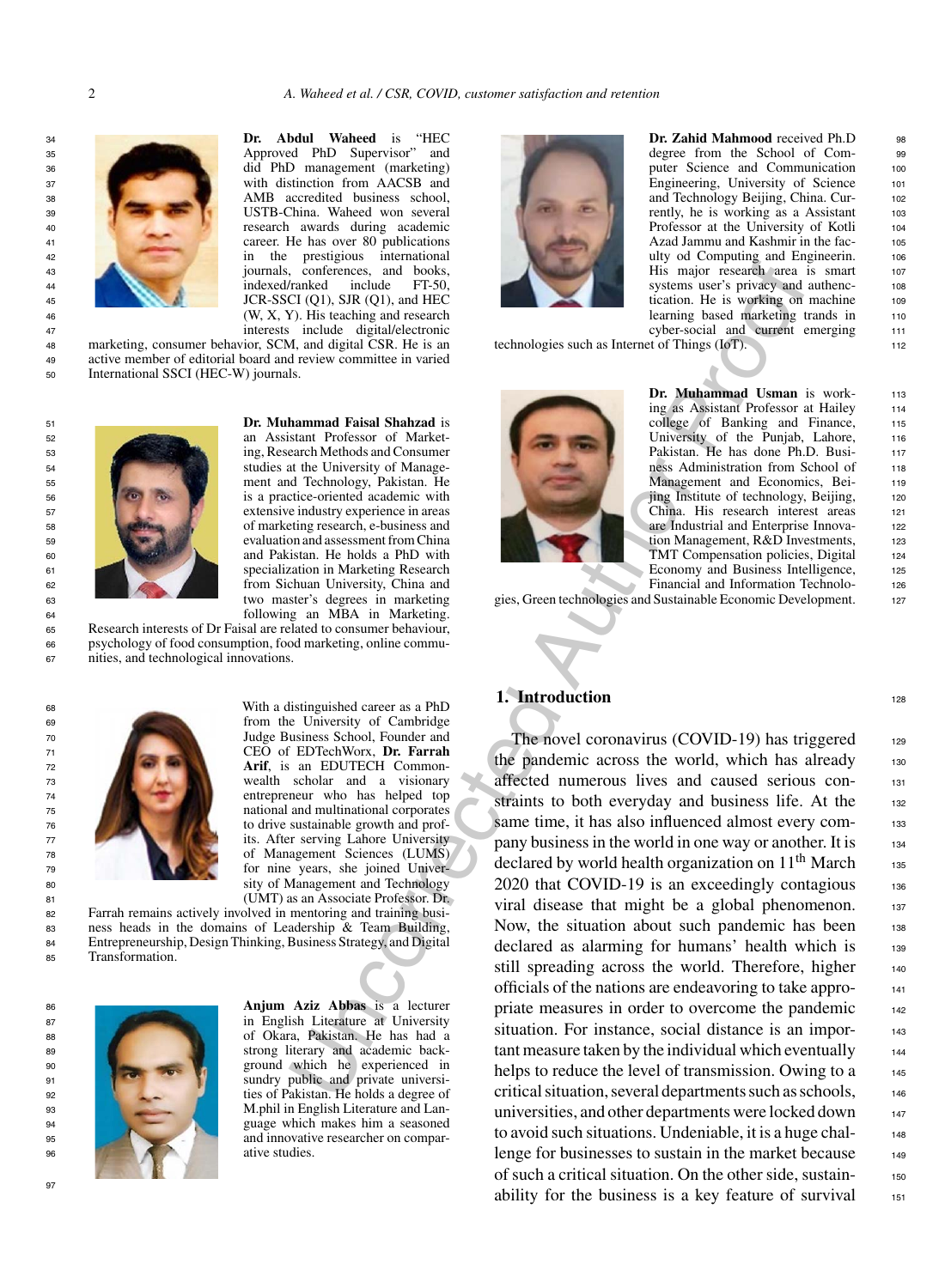<sup>152</sup> therefore it is immensely needed to overcome uncer-<sup>153</sup> tainties in order to compete [1–4].

 The sustainability of a business is defined as a process by which firms tend to manage environmen- tal, social, and financial risks by comprehending the obligations and opportunities to adhere sustainable development [2, 5]. Research on sustainability still stands on the infancy level therefore scholars are try- ing to uncover the essentiality of sustainability within different dimensions globally. Many experts advo- cated the vital role of sustainability and factors that may help to achieve such capabilities such as social aspects, ecology aspects, economic aspects since the report on 'World Commission on Environment and Development' has released in 1987 [3, 6, 7]. In mar- keting standpoint, a range of innovative methods, tools, and techniques have been considered as the focusing point to understand market uncertainties. 170 Organizations must comprehend the behavior of the stakeholders during different situations like during COVID-19. It is noteworthy; the study to understand the COVID-19 was ignored in order to reveal the role of CSR in order to engage the stakeholders.

 The researchers suggested the immense impor- tance of CSR because of its numerous benefits for organizations, society, and consumers [8, 9]. The COVID-19 (Corona Virus Disease 2019) has largely accounted for many psychological consequences such as physical health (e.g., physical discomfort), sleep problems, state well-being, and depressive symptoms because of its unpredictability and uncer- tain nature. Such psychological consequences not only threaten the mental health (e.g., emotional exhaustion, life satisfaction, and well-being) of indi- viduals but physical too, particularly in terms of emotions and cognition, which will ultimately lead to a higher level of anxiety. Addressing these concerns, corporate should play a critical role to encourage their stakeholders to provide suitable prevention regarding COVID-19, and by providing support in all possible ways during this period.

 Nowadays, Chinese organizations are enormously emphasizing overcoming COVID challenge whereas businesses are also rethinking how to overcome such problems and support their stakeholders to sustain them toward organizations. China is the worlds' high- est populated country with a 0.39% yearly growth rate [10]. China is regarded as a global market with a leading industrial sector by contributing a key role in the economy of China [11, 12]. As the body of research on CSR practices continues to grow, aca-demic scholars asserted that the companies that adopt

CSR practices are more able to establish and main- <sup>204</sup> tain long-term relationships with different customers 205 [9, 11–13]. Furthermore, Van der Heijden, Verhagen 206 [14] argued that understating consumers' behavior 207 supports organizational efforts to sell products more 208 productively and promptly. How CSR can perform a 209 role to foster the relationships with their stakeholders 210 especially customers during this hard situation is the 211 main objective of this study.

non sustainability still<br>the colorist the relationships with then states the conserverse becharate reverse seperally customers during his hard situation<br>of sustainability within main objective of this study.<br>
Y. Many expe This study attempts to fill the literature gap by  $213$ revealing the impact of CSR practices that how its <sup>214</sup> acceptance influences the stakeholders' such as cus- <sup>215</sup> tomers from the context of China. First, the objective 216 is to explore the impact of CSR practices on cus- <sup>217</sup> tomers' satisfaction during COVID-19. Second, the 218 objective is to explore the impact of CSR practices  $219$ on customers' engagement during COVID-19. Third, 220 the aim is to reveal the moderating impact of gender  $221$ between the relationships of CSR practices and customers' engagement during COVID-19. Finally, the 223 aim is to reveal the moderating impact of education <sup>224</sup> between the relationships of CSR practices and customers' engagement during COVID-19. To that end, 226 this study is structured based on different sections as 227 follows. The background, theoretical support, framework, and hypotheses are described subsequently 229 after the introduction part. Thereafter, research meth- <sup>230</sup> ods such as sampling, sample size, measures, and <sup>231</sup> analysis tools have been reported. The section of 232 discussion and findings are accordingly shown after 233 the methods. In the final part, overall study conclu-<br>234 sion, limitations, and possibilities within a relevant 235 domain are reported for future researchers, including 236 practitioners, policymakers, and academic scholars. 237

## **2. Theoretical background and review of** 238 **literature** 239

COVID-19 global epidemic was initially treated as  $240$ the pneumonia case that appeared in one of the China <sub>241</sub> cities known as Wuhan at the end of December 2019. <sub>242</sub> Subsequently, this virus spread all over the country 243 and later appeared to the rest of the world that is still <sub>244</sub> on active stage worldwide. According to the Centre 245 for disease control of China, this virus is a novel coro- <sup>246</sup> navirus that is one of the critical viruses that directly  $_{247}$ affect the human respiratory system. This virus is 248 known with different names such as  $2019 \text{-nCoV}$  249 where this name is given by Chinese researchers. 250 Likewise, the international committee has given 251 the name SARS-COV-2. Later, after the worlds' 252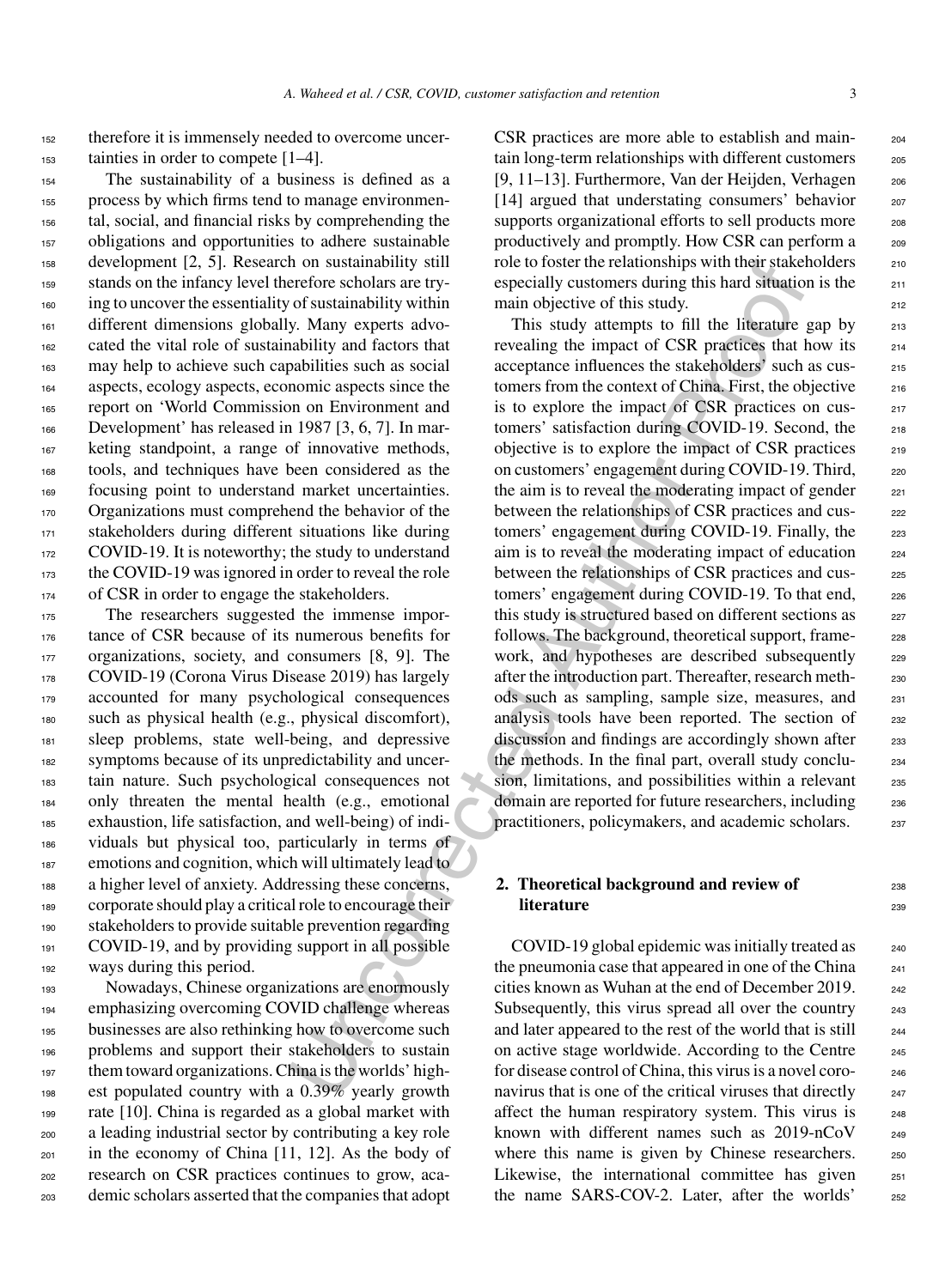<sup>253</sup> emergency, the WHO has given name to this virus <sup>254</sup> as coronavirus disease (COVID-19).

 Institutional theory (IsT) indicates the social per- spectives of the firms where such model supports to understand the complexity of the organizations in diverse ways [15, 16]. IsT supports shaping the firms' practices concerning environmental conditions [16]. IsT has defined the extent to which deeper aspects of the social structure are discussed, focused, and adopted such as norms, schemes, rules, and remainder routines to furnish productive guidelines for social behavior [15]. Such a theory encourages understanding the complexities of the organizations concerning environmental issues of the organizations [17, 18]. Moreover, several experts focused on insti- tutional theory in their environment-related studies to furnish theoretical contributions across the nations [17, 19, 20].

 Since the experts have advocated that customers are the imperative stakeholders for the organization who are nowadays becoming more conscious about environmental-related green actions of the organi- zations [29, 21]. It is one of the key objectives of the organizations to satisfy customers' demand and need in more productive and effective ways along with try to sustain relationships with them [22]. The customers' satisfaction (CS) belongs to the inner behavior of the consumers where organizations con- tinuously try to take those actions that can provide better satisfaction [22]. On the other hand, customers' retention has defined the extent to which organi- zations endeavor to reduce all those deficiencies which eventually keep them loyal to an organization. Customers' retention is important for organizations which could be achieved by performing different activities such as being socially responsible Gustafs- son et al. [23]. Hence, in the present instant, the study aims to explore the relationship among CSR practices, customers' satisfaction, and customers' retention to organizations during this COVID-19. To this end, the following research hypotheses are pro-posed to examine the proposed relationships.

## <sup>295</sup> *2.1. Hypotheses formation*

 The CR has defined the extent to which organiza- tions try to engage the existing customers in order to keep achieve their loyalty and their motivation to shop a product being attached to a particular orga- nization [37]. The customers' satisfaction (CS) is another phenomenon in which organizations try to satisfy their customers by adopting different tools

nytomomizational was where several experts also pointed out the<br>
rate to which deeper<br>
tance of customers' retaining. For example,<br>
are discussed, focused are rediscussed and report and CR could minimize costs for<br>
a rate and techniques. A more important tool in this con-<br>303 text is to support their customers during hard times  $304$ [23]. CS eventually has an influence of products,  $\frac{305}{200}$ quality, and price [24]. Second, previous academic 306 literature relating to CR has witnessed a growing  $307$ interest in this topic by paying considerable attention,  $\frac{308}{200}$ where several experts also pointed out the impor-<br>sos tance of customers' retaining. For example, experts 310 reported that CR could minimize costs for organi- <sup>311</sup> zations and could be a source of the high market 312 share at the same time [37]. However, some schol- 313 ars  $[25]$  recommended that CS, specifically in the  $314$ telecommunications sector, can play an important 315 role in repurchase intentions and, therefore, will have  $316$ a high level of use in this particular field in the future.  $317$ Cronin et al. [26] claimed that service value, satis-<br>318 faction, and service quality are the sources that direct 319 customers' intentions. Fornell [37] further confirmed 320 that satisfaction is a key factor to retain customers.  $321$ Over the past few decades, several new technological <sub>322</sub> applications (such as high-end campaign manage-<br>323 ment applications) were introduced that provided <sub>324</sub> extra functional capabilities to the company, partic-<br>325 ularly to the marketing department to excellence in  $326$ quantity and quality to satisfy customers. It is the fore- 327 most priority of the businesses to satisfy and sustain 328 their customers in order to create long-term rela- <sup>329</sup> tionships and utmost profit for the organization. To 330 this end, organizations adopt several techniques to 331 achieve CS and CR of the customers in different time  $332$ spans. 333

In addition, the research on CSR and COVID- 334  $19$  is ubiquitous and embryonic where the care of  $335$ stakeholders is also very important for the organiza-<br>336 tions. From the consumers' perspective, the impact 337 of COVID-19 was ignored previously, especially to 338 affirm how organizations may win over stakehold-<br>339 ers during this tough time. Furthermore, Institutional 340 theory (IsT) encourages understanding the complex- <sup>341</sup> ities of the organizations concerning environmental 342 issues of the organizations [17, 18]. Moreover, sev-<br>343 eral experts focused on institutional theory in their 344 environment-related studies in order to furnish theo-<br><sub>345</sub> retical contributions across the nations  $[17, 19, 20]$ .  $\frac{346}{2}$ IsT indicates the social perspectives of the firms 347 where such model supports understanding the complexity of the organizations in diverse ways  $[15, 16]$ .  $\quad$  349 IsT supports to shape the firms' practices with respect  $350$ to environmental conditions [16]. Hence, understanding the importance of CSR, customer satisfaction, 352 and customers' retention may perform a critical 353 role in organizational sustainability by influencing  $354$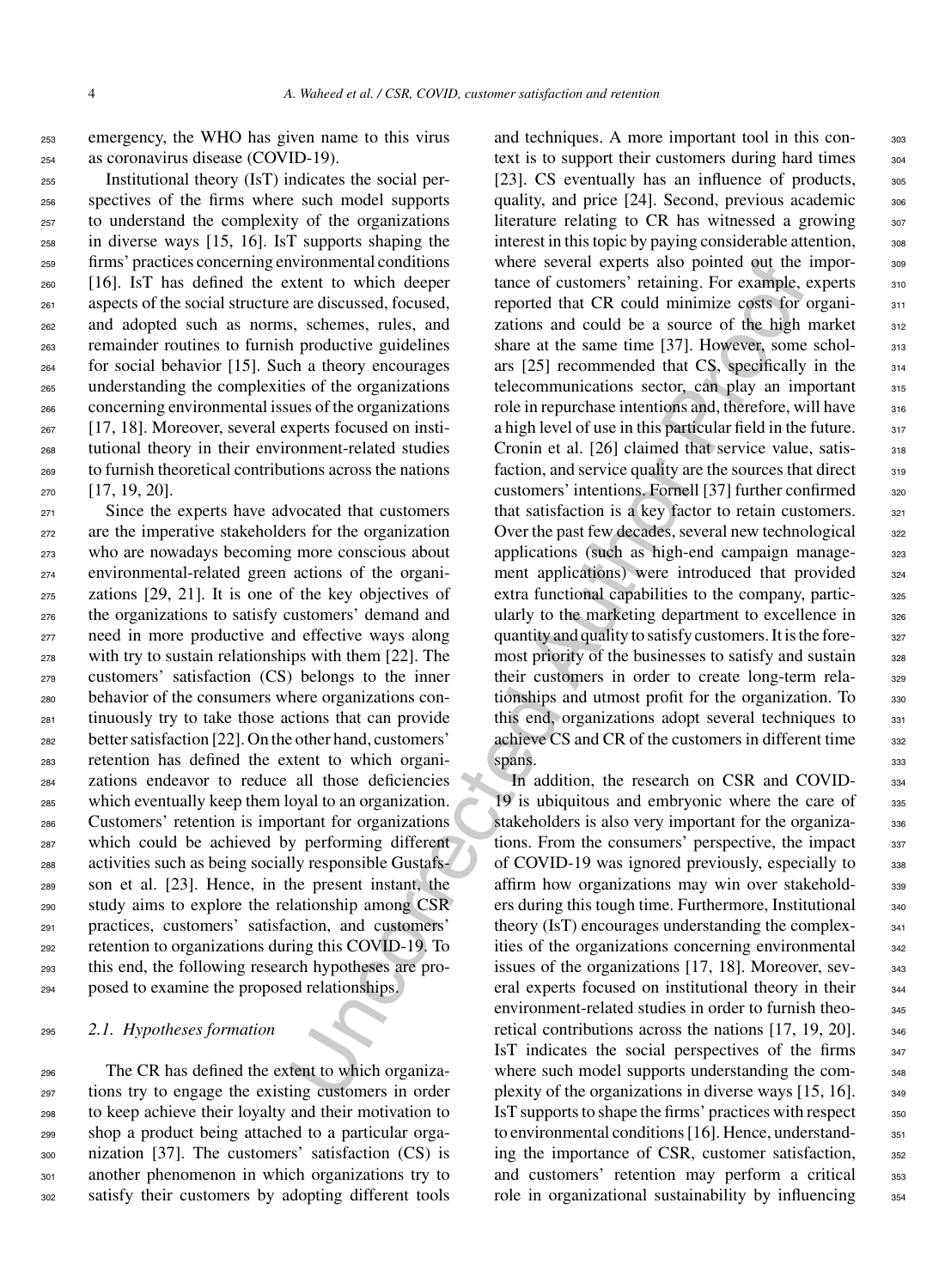consumers' level of satisfaction and retention. Based on such discussion regarding the significance of CSR, the following relationships are hypothesized to ensure the significance of CSR inter of satisfaction and engagement of stakeholders during the COVID-19 epidemic period.

| 361 | $H_1$ : CSR practices positively correlated with CS |
|-----|-----------------------------------------------------|
| 362 | $H_2$ : CSR practices positively correlated with CR |

## *2.2. Gender as a moderator*

 Several researchers have been advocated the signif- icance of the moderations which affirms the intensity of the relationship of the core factors [27]. In the past, scholars have examined the influence of distinct vari- ables in order to confirm the connection of gender that how it affects the relationships [28]. Many stud- ies used this factor as a moderator in unlike contexts and dimensions such as within CSR studies and ICT- related studies in order to observe the role of males and females across the nations [29, 30]. For example, Wong, Wei-Han Tan [31] have reached a conclusion 375 that males and females as consumers are not the same therefore their level of thinking is pretty different <sup>377</sup> from each other. According to Yang [32], the behav- ior of the male and female is different where gender positively influences in terms of buying a particular product as well as service. Likewise, another expert such as Hew, Lee [33] stated that gender has been pointed out as a factor that influences the intentions of the customers in various ways. On the other side, no well-known study has previously explored the nexus of gender within the context of CSR, CS, and CR. 386 Based on précised above discussion and the signif- icance of gender as a factor, we currently attempt to uncover the influence of gender as a moderator among the nexus of CSR, CS, and CR by assuming the following assumptions. By doing so, the study will endeavor to contribute to the existing literature with empirical evidence from a developing nation.

- H3: Gender positively moderating influence between CSR and CS
- H4: Gender positively moderating influence between CSR and CR

#### *2.3. Education as a moderator*

 Education is another important factor that has been discussed as the moderator by the researcher in var- ious studies within distinct dimensions and contexts. As per Abu-Shanab [34], this factor is vital to affirm

ely correlated with CS<br>subtes that have been gonored the influence<br>subtes that have been good derivations, A few the strained to the more the proposed relationships. A few the strained to the<br>correlated by correlated the the relational intensity between the core variables. Literature is witnessed that studies have not well evaluated the influence of gender as moderato, especially the effect was mainly ignored with respect to CSR and customer-related research work [35, 36]. According <sup>406</sup> to Abu-Shanab [34], there are many well-established studies that have been ignored the influence of gender among the proposed relationships. A few recent works of scholars attempted to uncover the effect 410 of education in their studies [28]. As per Shin [37], <sup>411</sup> the researcher advocated the significance of education within the domain of research by claiming an important role within certain domains. Two different schools of thought have suggested different findings by considering education in their studies. For instance, a few revealed positive consequences of education while others considered it as a less important factor within certain dimensions [38]. Moreover, a study of Hew et al. [33] considered education as the important factor to attain consumers' attention. 421 However, how education could play a key role within the domain of CSR, CS, and CR is another interesting question that the current study attempting to answer. Therefore, based on the above discussion which considered education might be an important factor within the scope of CSR, CS, and CR. To this end and empirical investigations, we proposed the following hypotheses within the market of a developing nation. 429

| $H_5$ : Education positively moderates the relation- | 430 |
|------------------------------------------------------|-----|
| ships between CSR and CS                             | 431 |
| $H_6$ : Education positively moderates the relation- | 432 |
| ships between CSR and CR                             | 433 |

#### **3. Methods** 434

## *3.1. Collection of data and procedure*

The data were collected using a convenience 436 sampling approach which is considered as the 437 more reliable technique for social science work as 438 currently inspired from the past related studies, e.g., [28]. The questionnaires were distributed to almost 440 700 Chinese online shoppers between Jan 2020 and March 2020 to understand their satisfaction and 442 intention during this critical situation of COVID. 443 A total of 500 questionnaires were finally utilized 444 for further analytical procedures after the removal 445 of improperly or incomplete filled questionnaires. <sup>446</sup> Nevertheless, we took some help from Chinese 447 professors and their students, also conducted some <sup>448</sup>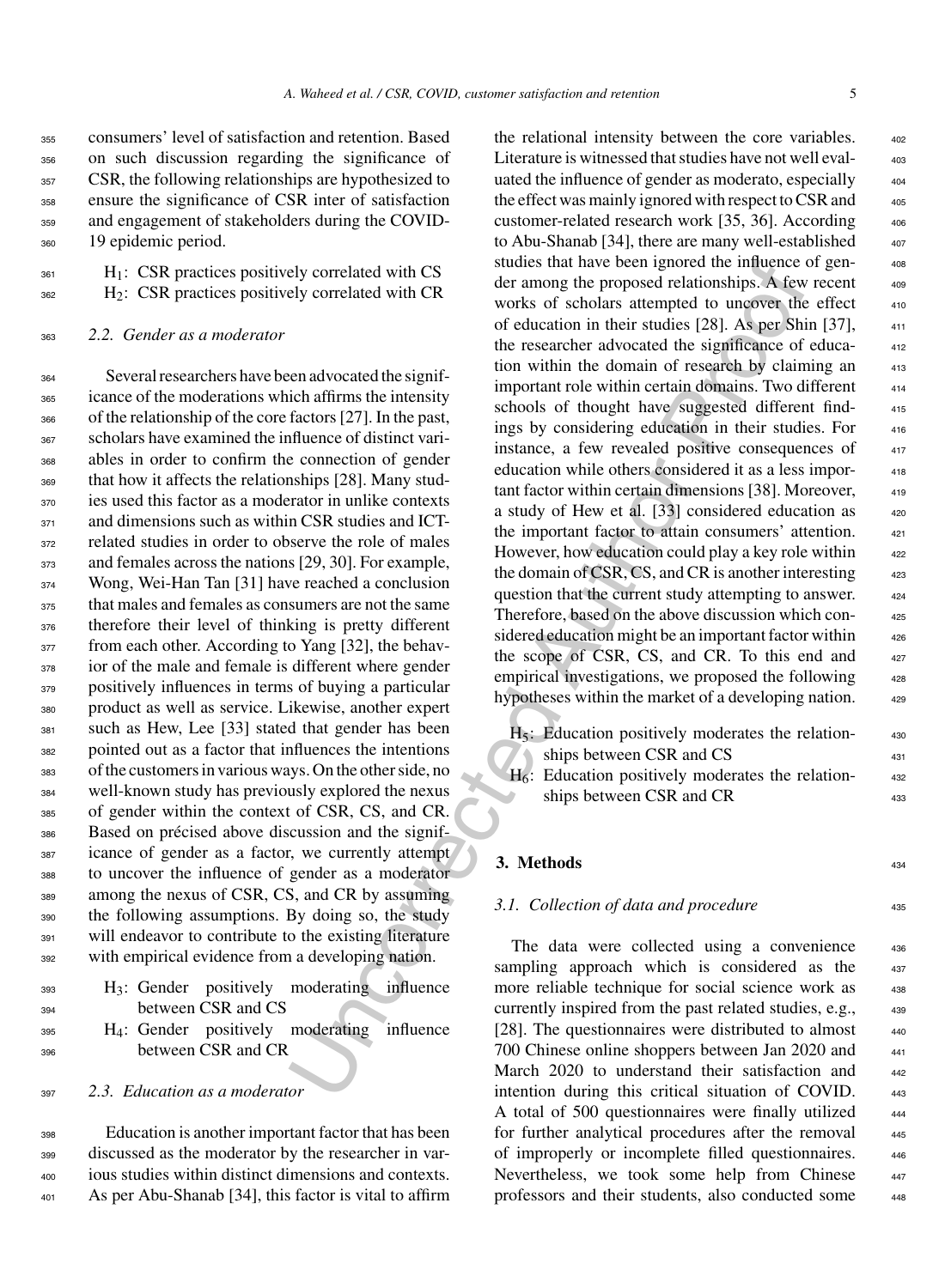| Constructs/        |             | Male  |             | Female |
|--------------------|-------------|-------|-------------|--------|
| Characteristics    | Respondents |       | Respondents |        |
|                    | Freq.       | %     | Freq.       | %      |
| Gender:            | 350         | 70.0  | 150         | 30.0   |
| Marital Status:    |             |       |             |        |
| Married            | 100         | 28.50 | 40.0        | 26.66  |
| <b>Unmarried</b>   | 250         | 71.50 | 110         | 73.33  |
| Qualification:     |             |       |             |        |
| <b>Bachelor</b>    | 100         | 28.57 | 050         | 33.33  |
| Master             | 200         | 57.14 | 080         | 53.33  |
| Ph.D.              | 050         | 14.29 | 020         | 22.86  |
| Age:               |             |       |             |        |
| Less than 20 years | 020         | 05.71 | 010         | 06.67  |
| $20-25$ years      | 080         | 22.86 | 030         | 20.00  |
| $26-30$ years      | 110         | 31.43 | 050         | 33.33  |
| $>31$ year         | 140         | 40.00 | 060         | 40.00  |

Table 1 Descriptive Statistics

Note.  $n = 500$ .

Table 2 HTMT (Heterotrait–monotrait)

|            | <b>CSR</b> | <b>CS</b> | <b>CR</b> | <b>GND</b> | Edu. |
|------------|------------|-----------|-----------|------------|------|
| <b>CSR</b> |            |           |           |            |      |
| <b>CS</b>  | 0.421      |           |           |            |      |
| <b>CR</b>  | 0.501      | 0.341     |           |            |      |
| Gnd        | 0.351      | 0.298     | 0.401     |            |      |
| Edu        | 0.224      | 0.255     | 0.395     | 0.355      |      |

 meetings in order to gather the data. The question- naires documents consisted of two parts, where the core part was related to the main investigation being assessed using the seven-point Likert scale as adapted from Van der Heijden, Verhagen [14]. In the second part, we collected some personal information based on respondents' demographic profiles such using nominal and ordinal scales.

## <sup>457</sup> *3.2. Pre-testing of constructs/scales*

 Conducting a pilot study is important to under- stand the reliability of data taking a small size of the target respondents. Therefore, we first conducted a pilot study in order to confirm the feasibility of constructs/items considering the advised cut-off criteria of Padsakoff et al. [39]. A total of fifty responses were gathered and compiled for the purpose of a preliminary study plan. Cronbach's  $\alpha$  values should be more than 0.7 to accept the particular variable Podsakoff, MacKenzie [40]. The

results clearly show the over 0.7 values for each 468 latent factor of this study such as CSR, CR, and 469 CS. The value of CSR is  $\alpha = 0.78$ , CS  $\alpha = 0.77$ , 470 and  $\alpha$  = 0.80 for CR. Subsequently, we carried out further survey research to obtain empirical evidence based on a larger sample size in order to affirm the relationships of CSR toward CS and CR during the current pandemic situation of COVID (see Table 1).

#### **3.3. Measures of the constructs** 476

relationships of CSK foward CS and CAS (uncomparent parameteric studinton of COVID (see Ta<br>
.30 400 2666 current pandemic situation of COVID (see Ta<br>
.31  $-$  080 33.33 Three types of variables were carried, e.g.<br>
.32  $-$  Three types of variables were carried, e.g., corporate social responsibility as the independent variables  $478$ (IV), customers' satisfaction and customers' reten- <sup>479</sup> tion as the dependent variables  $(DV)$ , education, and  $480$ gender as moderating variables to ensure the relation- <sup>481</sup> ship strength between IVs and DVs. First, corporate 482 social responsibility practices were measured using 483 a 41-items scale as adopted from past studies [41]. <sup>484</sup> Second, customers' satisfaction was measured based 485 on 3-items and adopted from the past study [22]. <sup>486</sup> Third, customers' retention was measured based on  $487$ 7-items and adopted from the study of Gustafsson <sup>488</sup> et al. [23]. Finally, moderating variables— educa-<br>489 tion and gender— were adopted from the information 490 of demographic characteristics of the respondents. <sup>491</sup> Some of the statements were customized to under-<br>492 stand the satisfaction and retention level of the 493 respondents toward CSR-oriented organizations dur- <sup>494</sup> ing this epidemic period.

## *3.4. Data analysis tools and techniques* <sup>496</sup>

We use SmartPLS (version 3.3.2) and SPSS (ver- $\sin 21$ ) to examine the dataset. Using SPSS, the items  $498$ for both IV and DV were coded from 1 to 7 digits. 499 In the past, several experts have been used Smart-PLS and SEM methods to calculate the results [21, 501 42–44]. However, the impact of moderators such as  $502$ gender and education were examined. The descriptive  $\qquad$ method was employed to calculate the description of  $\qquad$  504 profiles of the participants (see Table 1). Further, to  $\qquad$  505 analyze the correlation among constructs, we adopted  $\qquad$ Pearson's correlation technique. The parameters for  $\frac{507}{207}$ interpretation of such technique range from  $-1$  to  $+1$  508 and can be evaluated in accordance with 'r' values 509 [45], where higher values indicate greater positive 510 impact, while lower values indicate poorer relationships (see Table 2). Next, HTMT validity model was  $_{512}$ used to examine the validity among constructs.

Subsequently, we applied convergent validity 514 (using AVEs and loadings) and reliability (compos- <sup>515</sup>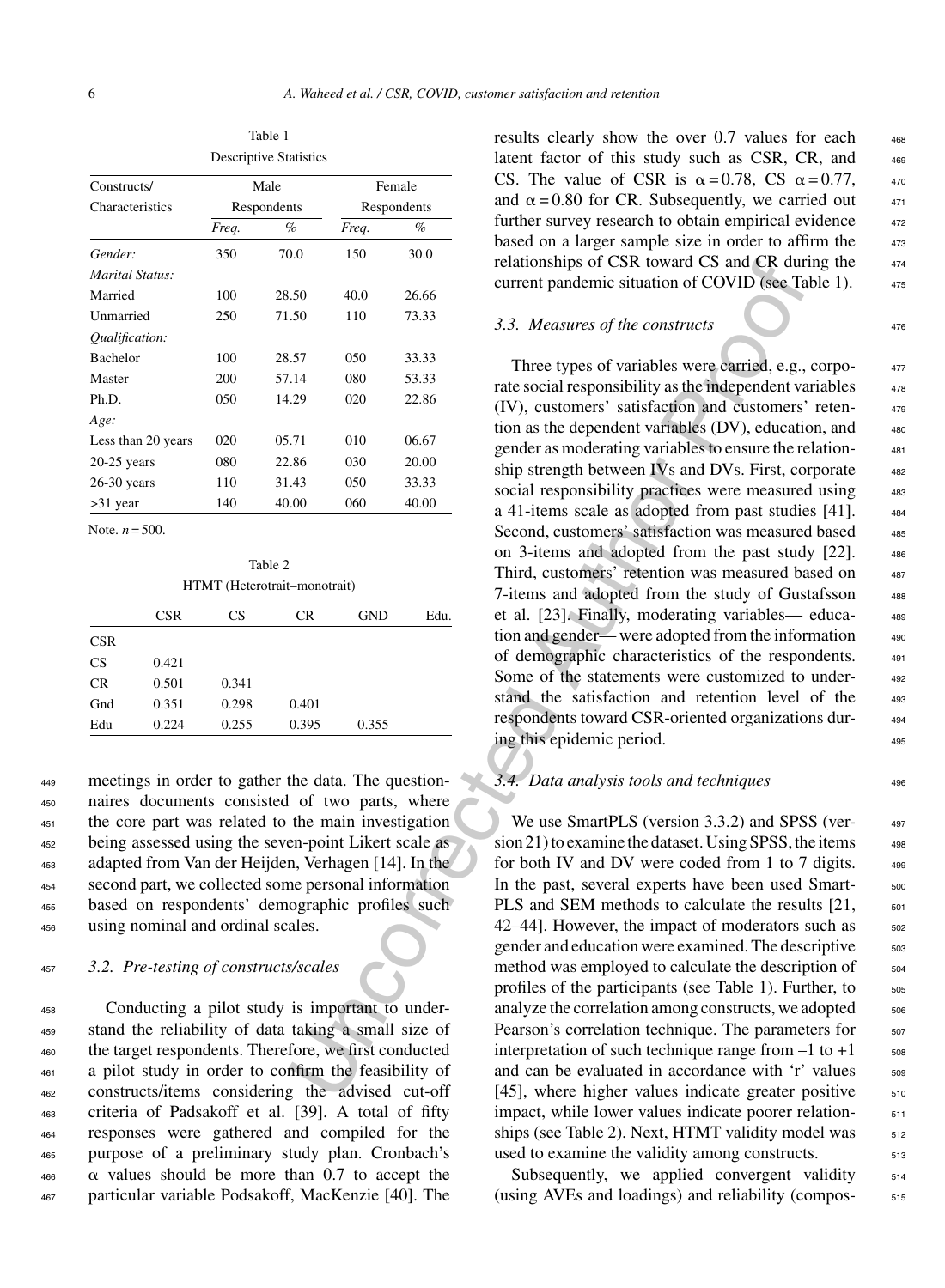the comprehensive information about the respondent <sub>547</sub>  $\frac{1}{548}$  is shown below.

### *4.2. Common method bias (CMB)* 549

15.1 consider within an There are several methods to determine the path relationship of<br>
Uncorrected automomology of the method of Podsakoff et al. [39, 40] where<br>
the path relationship of the method of Podsakoff et al. There are several methods to determine the CMB 550 among adopted variables since we currently utilized  $551$ the method of Podsakoff et al. [39, 40] who rec-  $552$ ommended the criteria about CMB by comparing 553 the loadings through CLF (common latent factor).  $554$ Hence, CLF technique was utilized and evaluated by 555 the suggested criteria where outcome values should  $556$ be  $< 0.02$ . All the values are less than 0.02 which  $_{557}$ affirmed that there is no such bias among the variable.  $\frac{558}{2}$ Such CMB technique was inspired by previous studies where experts have utilized CMB and evaluated  $560$ using CLF methods  $[e.g., 28, 43]$ .

female respondents on the present instant. Moreover,  $\frac{546}{2}$ 

$$
4.3. \quad HTMT \qquad \qquad \text{562}
$$

The values shown in below Table 2 indicate the 563 results of HTMT analysis of the used constructs  $564$ which are being evaluated using advised criteria of 565 Henseler, Ringle, and Sarstedt [56]. As per recommendations of Henseler et al.  $[56]$ , the outcome  $567$ values for validity existence should be less than  $0.9$ .  $\frac{568}{200}$ Hence, based on the current HTMT values, all the 569 values are  $< 0.9$  which is suitable to accept as per the  $570$ recommendations.

## *4.4. Reliability and convergent validity*  $572$

The results for convergent validity and reliability 573 are provided in Table 3, including the values for FL,  $\frac{574}{2}$ AVEs, and CR. According to Table 4, the output values for all the above measures are acceptable, normal,  $576$ and satisfactory in accordance with the recommended  $\frac{577}{2}$ criteria [e.g., 40, 48, 49]. As earlier described, such  $578$ scholars stated that FL and AVEs values should  $> 0.5$ ,  $\frac{579}{20}$ while CR must  $> 0.7$ .

## *4.5. Structural equation modeling (SEM)* 581

Table 4 indicates the summary of SEM results that ssz applied to ensure the overall proposed relationships 583 of hypotheses. All the values in earlier parts are best  $584$ suited as suggested criteria where values for GFI 585 stand at 0.934, CFI at 0.943, NFI at 0.960, NNFI 586 at 0.939, AGFI at 0.789, RMSEA at 0.059, and Chi- <sup>587</sup> square/df at  $2.394$ .

 ite reliability) to examine the constructs' validity. In addition, the composite reliability (CR) was used to determine the reliability of the constructs/items, while the average extracted variance (AVE), as well as factor loading (FL), were used to measure CV. The results regarding CR should be over 0.7, loading over than 0.5, and AVEs over than 0.5 to consider within an acceptable range [46, 47]. Structure equation model- ing was major used to ensure the path relationship of the latent's variables and therefore to accept or reject the proposed hypotheses of this study.

> We proposed certain hypotheses to explore the relationship from a developing nation in order to reveal the insights about CSR, CS, and CR during the present COVID situation by considering some moderating factors (education and gender). In this regard, the first direct connections among CSR, CS, and CR were explored using certain equations as follows.

$$
CS = \beta_1 CSR + \zeta_1 \tag{1}
$$

$$
CR = \beta_1CSR + \zeta_1 \tag{2}
$$

<sup>527</sup> *CS* = *customers satisfaction*

<sup>528</sup> *CR* = *customers retention*

<sup>529</sup> *CSR* = *corporate social responsibility*

<sup>530</sup> *Where* has used the unidentified parameter for <sup>531</sup> a particular latent variable which needs to be pre-<sup>532</sup> dictable.

> Second, moderating influence of gender and education was independently explored once between CSR and CS and subsequently between CSR and CR using the following equations.

$$
CS = \beta \, \text{CSR} + \beta \, \text{CSR}^* \text{GND} + \zeta_1 \tag{3}
$$

$$
CR = \beta \, \text{CSR} + \beta \, \text{CSR}^* \text{EDU} + \zeta_1 \tag{4}
$$

<sup>533</sup> *CS* = *customers satisfaction*

- <sup>534</sup> *CR* = *customers retention*
- <sup>535</sup> *CSR* = *corporate social responsibility*
- <sup>536</sup> *GND* = *gender*
- <sup>537</sup> *EDU* = *education*

 $538$  *Where* β is used the unidentified parameter for <sup>539</sup> a particular latent variable which needs to be pre-<sup>540</sup> dictable.

#### <sup>541</sup> **4. Data analysis and results**

## <sup>542</sup> *4.1. Descriptive statistics*

<sup>543</sup> Table 1 affirms the characteristics of the par-<sup>544</sup> ticipants based on five characteristics. The results <sup>545</sup> exhibited those male respondents are greater than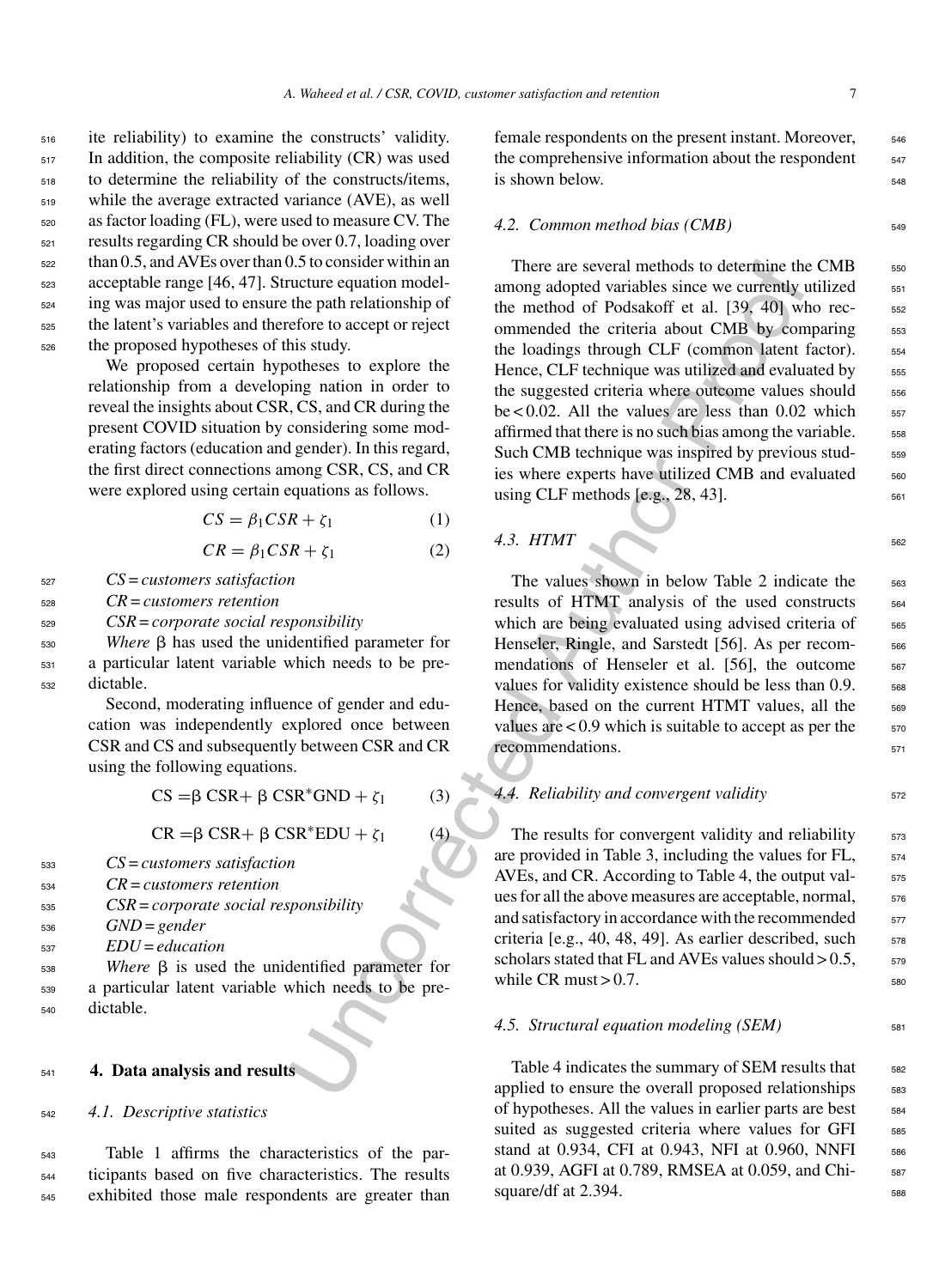|                | Latent variables' scales/items                           | Loadings | <b>AVEs</b> | CR    |
|----------------|----------------------------------------------------------|----------|-------------|-------|
|                | CSR practices                                            |          | 0.694       | 0.785 |
| $\mathbf{1}$   | $\text{CSR1}$                                            | 0.65     |             |       |
| $\sqrt{2}$     | CSR <sub>2</sub>                                         | 0.70     |             |       |
| $\mathfrak{Z}$ | CSR3                                                     | 0.66     |             |       |
| 4              | CSR4                                                     | 0.72     |             |       |
| 5              | CSR5                                                     | 0.75     |             |       |
| 6              | CSR6                                                     | 0.60     |             |       |
| 7              | CSR7                                                     | 0.78     |             |       |
| $\,$ 8 $\,$    | CSR8                                                     | 0.63     |             |       |
| 9              | CSR9                                                     | 0.69     |             |       |
| 10             | CSR10                                                    | 0.70     |             |       |
| 11             | CSR11                                                    | 0.75     |             |       |
| 12             | CSR12                                                    | 0.69     |             |       |
| 13             | CSR13                                                    | 0.70     |             |       |
| 14             | CSR14                                                    | 0.75     |             |       |
| 15             | CSR15                                                    | 0.76     |             |       |
| 16             | CSR16                                                    | 0.71     |             |       |
| 17             | CSR17                                                    | 0.65     |             |       |
| 18             | CSR18                                                    | 0.78     |             |       |
| 19             | CSR19                                                    | 0.76     |             |       |
| 20             | CSR <sub>20</sub>                                        | 0.70     |             |       |
| 21             | CSR21                                                    | 0.75     |             |       |
| 22             | CSR <sub>22</sub>                                        | 0.65     |             |       |
| 23             | CSR <sub>23</sub>                                        | 0.70     |             |       |
| 24             | CSR <sub>24</sub>                                        | 0.66     |             |       |
| 25             | CSR <sub>30</sub>                                        | 0.75     |             |       |
| 26             | CSR31                                                    | 0.73     |             |       |
| 27             | CSR36                                                    | 0.72     |             |       |
| $28\,$         | CSR38                                                    | 0.63     |             |       |
| 29             | CSR40                                                    | 0.66     |             |       |
| 30             | CSR41                                                    | 0.69     |             |       |
| 31             | CSR42                                                    | 0.79     |             |       |
|                | Customers Retention/commitment (CR)(during COVID period) |          | 0.667       | 0.801 |
| 32             | CR1                                                      | $0.80\,$ |             |       |
| 33             | CR2                                                      | 0.75     |             |       |
| 34             | CR <sub>3</sub>                                          | 0.65     |             |       |
| $35\,$         | CR4                                                      | 0.72     |             |       |
| 36             | CR5                                                      | 0.65     |             |       |
| $37\,$         | CR <sub>6</sub>                                          | 0.70     |             |       |
| 38             | CR7                                                      | 0.66     |             |       |
|                | Customers Satisfaction (CS)(during COVID period)         |          | 0.790       | 0.781 |
| 39             | $\mathbb{C}\mathbb{S}1$                                  | 0.76     |             |       |
| 40             | $\mathbf{C}\mathbf{S}2$                                  | $0.60\,$ |             |       |
| 41             | CS <sub>3</sub>                                          | 0.75     |             |       |

Table 3 Validity and reliability

*Key to abbreviations*: AVE = average extracted variance, CR = composite reliability. Removed items because of FL < 0.05 are CSR25-CSR29, CSR31, CSR33-CSR35,CSR37 and CSR39.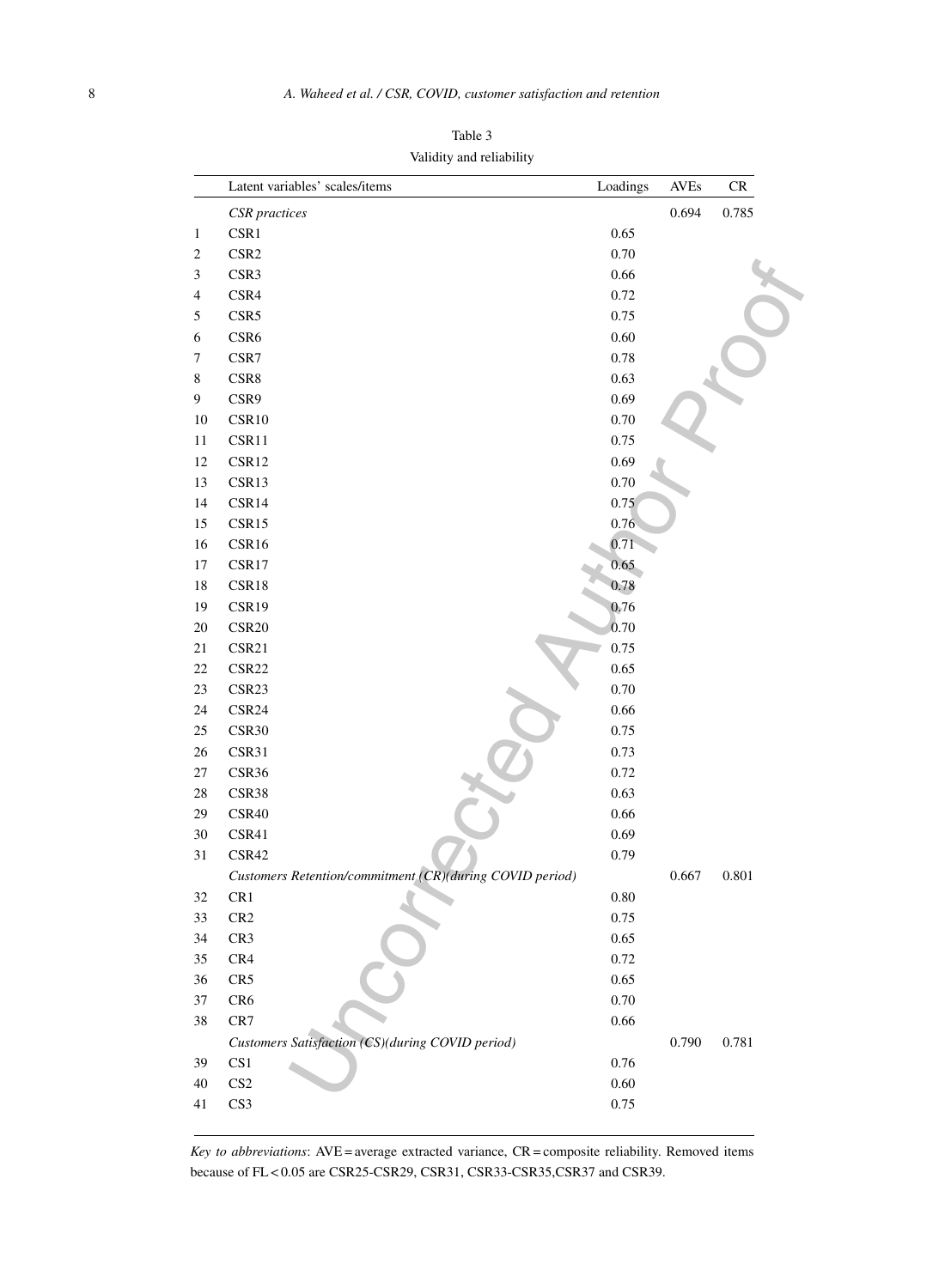Table 4 Main paths using SEM

| Proposed Paths              | ES | TF.        | DE | Hypotheses |
|-----------------------------|----|------------|----|------------|
| $H_1: CSR \rightarrow CS$   |    | $0.265***$ |    | Supporting |
| $H_2:CSR\longrightarrow CR$ |    | $0.280***$ |    | Supporting |

∗∗∗Sig at 0.05.

Table 5 Fisher's Z-transformation analysis

| Values after Z-transformation |       |  |
|-------------------------------|-------|--|
| coefficients ( $Sig$ < 1.96)  |       |  |
| CS                            | CR.   |  |
| 1.024                         | 1.035 |  |
| 1.086                         | 1.353 |  |
|                               |       |  |

Note. ∗ Sample size is significant at < 0.05.

## <sup>589</sup> *4.6. Fisher's Z-transformation analysis*

 We applied Fisher's Z-transformation statistical technique to check the effect of our proposed moder- ating variables (for example, demographic variables) among the correlation of CSR, CS, and CR (see Table 5). Following this technique, a simple regres- sion was implemented to produce. The value for "R" before transformation from "R" to Fisher's "z" 597 value using  $z' = 0.5$  [ln  $(1 + r) - \ln (1 - r)$ ]. Thus, the results from this analysis reveal that Fisher's Z-value is lower than the suggested 1.96 value, indicating  $\frac{600}{200}$  that a notable difference was observed at  $p < 0.05$  as suggested criteria by Baron and Kenny [50]. Thus, according to the outcomes from this analysis, the moderating effect of gender and education among the CSR, CS, and CR is found to be insignificant. This method of study, adopted by several previous scholars across different domains [50].

# <sup>607</sup> *4.7. Graphical representation of the* <sup>608</sup> *relationships*

 Figure 1 shows the interrelationships among entire items/latent variables of the study by showing  $\beta$  values for all items of CSR, CS, CR, gender, and education at sig. 0.05.

#### <sup>613</sup> **5. Implications**

<sup>614</sup> CSR is always on the front line integrating social <sup>615</sup> and environmental goals into business operations, especially during uncertain times and challenges. 616 Undeniably, the COVID-19 pandemic is not only  $617$ a global health emergency but is also leading to a  $618$ major global challenge that pushes organizations to  $619$ rethink policies in order to sustain the relationships  $\frac{620}{20}$ with their stakeholders. Organizations need to per-<br><sub>621</sub> form social activities to encourage the internal and  $622$ external stakeholders particularly customers of the 623 organizations. Organizational may inform the cus- <sup>624</sup> tomers about adopted measures regarding COVID-19 625 and may encourage stakeholders to take proper prevention measures during this period. By doing so, 627 stakeholders would be motivated and satisfied with 628 their organizations because they are caring for their  $\qquad$  629 health during this hard situation. Hence, the orga- 630 nization should plan such activities, seminars, or 631 meetings in order to encourage, motivate, and inform 632 their stakeholders about the criticality of COVID- 633 19. Furthermore, this study proposed the following  $634$ implications both theoretical and managerial.

Finial contracts to encourage the intereformal active<br>term and activities to encourage the intereformal and the proparations. Organizations are some absoluted measure stached<br>ders organizations and may encourage stakehold From theoretical standpoints, this study con- 636 tributes to the related literature of CSR, CS, CR,  $\frac{637}{637}$ and COVID-19 epidemic by exploring the nexus of  $638$ CSR toward CS and CR on how organizations may 639 effectively foster and sustain relationships with stake- 640 holders during this COVID-19 period. Furthermore, 641 this study spotlights important insights by investi- <sup>642</sup> gating the positive influence of CSR with respect to 643  $COVID-19$  in which organizations may encourage  $644$ the stakeholders to adopt necessary prevention to stay  $_{645}$ healthy. By doing so, they will show care about their 646 stakeholders that ultimately will help to sustain long-  $647$ term relationships toward organizations. This study 648 further provides empirical evidence in the respective 649 literature and research field from the contextualiza- 650 tion of China.

From a managerial standpoint, the study furnishes  $652$ several insights for policymakers, practitioners, and 653 strategic managers to embrace CSR practices in order 654 to stimulate stakeholders especially in terms of customers' satisfaction and customers' retention toward 656 particular organizations in today's COVID-19 global 657 pandemic era. The concerned management further 658 is encouraged to focus on certain implications as 659 follows. First, the customers are the important stake- 660 holders of the organizations who keep interested in  $661$ the organizational activities therefore organizations 662 must develop such plans and strategies which are 663 more acceptable and influential for the stakeholders' 664 interest. Hence, organizations must reshape strate- 665 gies considering the hard situation of COVID-19 666 on how to encourage customers so that they are 667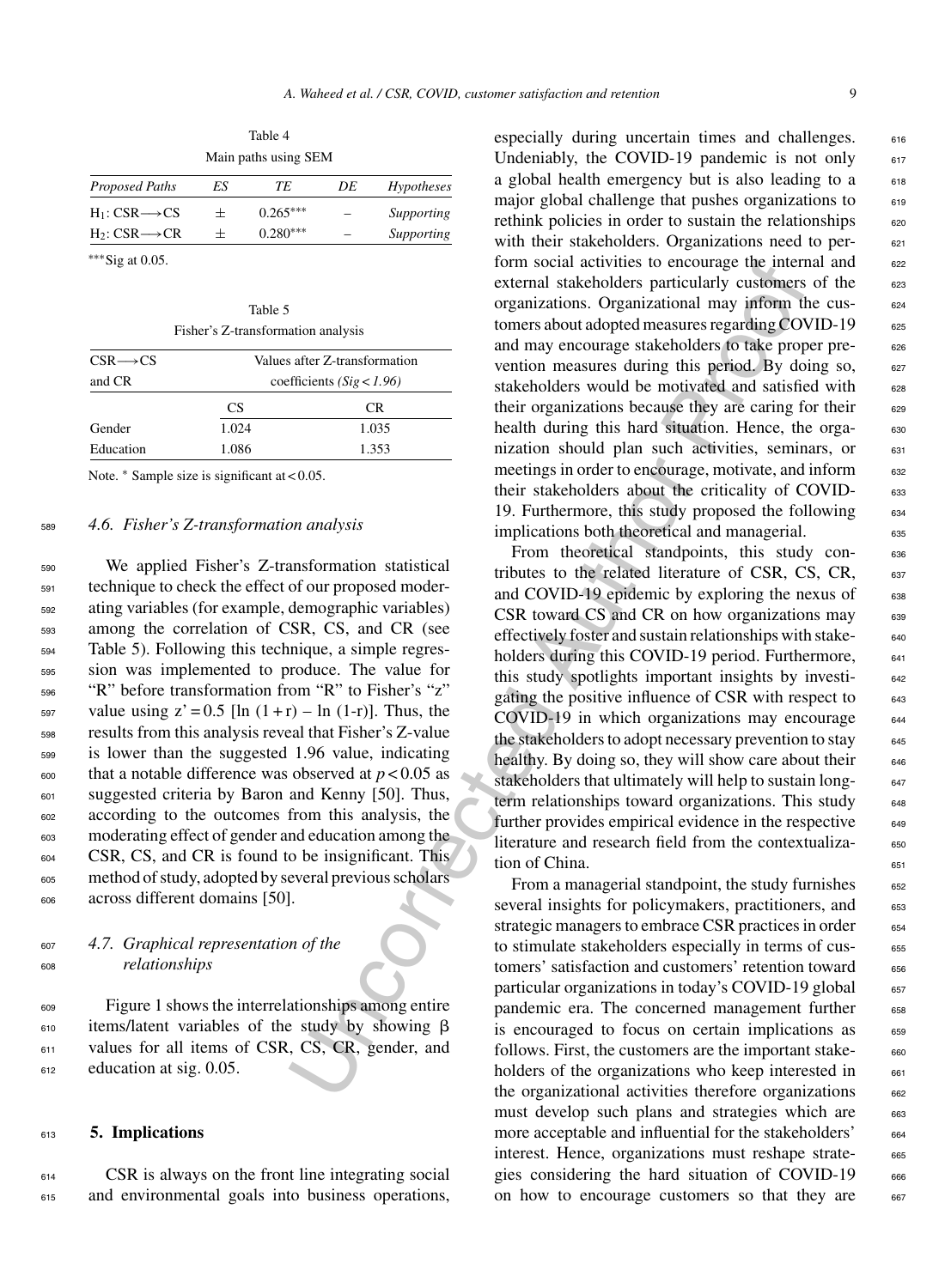

Fig. 1. Structural Model.

 able to sustain their satisfaction and retention toward the organization. Second. As customers are more attracted to such organizations that pursue CSR prac- tices since our findings have proven the positive influence of CSR on the customers' satisfaction and retention.

 Besides, several studies have proven the positive influence of CSR practices and their adoption on customers' behavior [13, 51]. In this regard, orga- nizations are encouraged to ensure being socially responsible organizations in order to trigger cus- tomers' satisfaction and retention more vigorously and energetically. Third, sustainability is a crucial part of the business to stay alive in a fiercely compet- itive and tough situation [2, 6]. Therefore, to sustain relationships with customers during this COVID-19 period, organizations are suggested to must engage them using prosperous methods or the method which could be more convenient to reach the customers in order to inform and ensure them being with them during this challenge of COVID-19. Finally, orga- nizations are encouraged to reach and compensate the stakeholders, especially those who are suffer-<sup>691</sup> ing COVID-19 because it will immensely help them which ultimately helps them retain the organizations who helped and cared for them during such a hard

situation. In addition, organizations should use cer- 694 tain tools for their stakeholders in order to create 695 awareness regarding COVID-19 and during the postpandemic for the betterment of the stakeholders and 697 society overall. From a post-pandemic period, orga- 698 nizations should be ready to overcome unexpected 699 challenges in the future that might help their stake-<br>  $700$ holders to be attached to the organizations. Such  $701$ challenges could be in any uncertain form as currently  $\frac{702}{702}$ the world is confronting COVID-19. To that end,  $703$ our findings are consistent with some of the previ- <sup>704</sup> ous studies in which worldly experts have suggested  $\frac{705}{705}$ the significance of CSR with respect to customers'  $706$ perspectives within diverse dimensions and contexts  $\frac{707}{707}$ [51–55]. Such experts have revealed the positive  $708$ nexus between different activities of CSR and customers since the present study has assured the insights  $\frac{710}{200}$ by assuring the positive connections among CSR,  $CS$ ,  $\qquad \qquad$   $\frac{711}{2}$ and CR. Some studies also attempted to uncover the 712 influence of COVID-19 in distinct perspectives and  $713$ dimensions other than marketing outlooks in order  $\frac{714}{214}$ to provide insights about such phenomena globally  $\frac{7}{15}$ [57–60]. However, more work might be conducted  $716$ to ensure the insights other than China to validate  $\frac{717}{212}$ the current findings on a larger scale within distinct  $718$ domains, including marketing.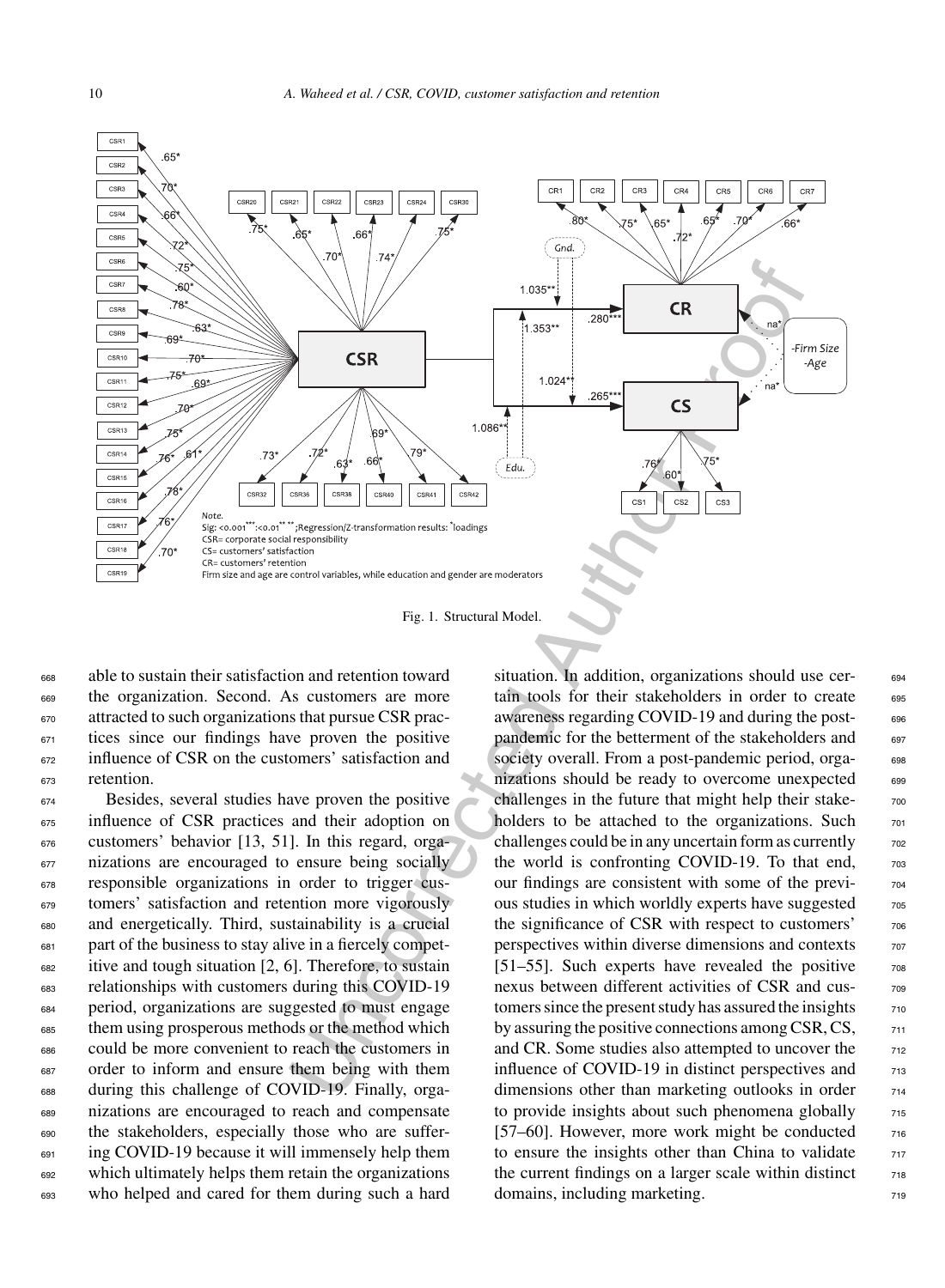# <sup>720</sup> *5.1. Limitations and future research* <sup>721</sup> *opportunities*

approach to understand the material of particular states and experiment and experiment and the sample in the sample and the sample of the sample of the sample of the sample of the sample of the material of the material of Aside, the researchers may focus on more work examining and validating the findings as currently presented about CSR, CS, and CR in other regions of the world using a similar approach to understand the insights about the current pandemic globally. This study has many limitations such as sample size and geography. Since the results are based on 500 participants within the Chinese market consid- ering only two sectors. In contrast, researchers may consider such limitations in their future studies by taking a higher sample size and more sectors to validate the results on a broader scale within the Chinese consumer market and other regions of the world. The study adopted demographics factors as the moderators of this study; however, the rest of the moderators could be admitted in future work to guar- antee the connection between an organization and its stakeholders during the COVID-19 period. This study advocates the researchers should estimate well- developed scales of COVID-19 in order to manifest deep analysis among CSR, CS, CR, and remainder factors in the future.

## <sup>744</sup> **Acknowledgments**

 We are thankful to all the authors for their deep and insightful contributions toward the manuscript. We are also immensely thankful to Dr. Hasan Murad School of Management (HSM), UMT, Lahore for providing us a pleasant and research-oriented envi- ronment that eventually pushed us to work more in achieving research objective along with remainder academic responsibilities.

## <sup>753</sup> **Author contributions**

- <sup>754</sup> CONCEPTION: Abdul Waheed
- <sup>755</sup> METHODOLOGY: Muhammad Usman, Farrah Arif <sup>756</sup> and Zahid Mahmood
- <sup>757</sup> DATA COLLECTION: Abdul Waheed and Muham-<sup>758</sup> mad Usman
- <sup>759</sup> INTERPRETATION OR ANALYSIS OF DATA:
- <sup>760</sup> Abdul Waheed and Muhammad Faisal
- <sup>761</sup> PREPARATION OF THE MANUSCRIPT: Abdul <sup>762</sup> Waheed and Anjam Aziz Abbas
- <sup>763</sup> REVISION FOR IMPORTANT INTELLECTUAL
- <sup>764</sup> CONTENT: Zahid Mahmood, Anjam Aziz Abbas,

```
Faisal Shehzad and Farrah Arif 765
SUPERVISION: Abdul Waheed 766
```
#### **References** 767

- [1] Paulraj A. Understanding the relationships between internal  $\frac{768}{256}$ resources and capabilities, sustainable supply management 769 and organizational sustainability. Journal of Supply Chain 770 Management. 2011;47(1):19-37. 771
- [2] Baumgartner RJ, Ebner D. Corporate sustainability strate- 772 gies: sustainability profiles and maturity levels. Sustainable  $\qquad \qquad$  773 Development. 2010;18(2):76-89. <sup>774</sup>
- [3] Dangelico RM, Pujari D, Pontrandolfo P. Green Product 775 Innovation in Manufacturing Firms: A Sustainability- 776 Oriented Dynamic Capability Perspective. Business Strat- <sup>777</sup> egy and the Environment. 2017;26(4):490-506. 778
- Howes M, Wortley L, Potts R, Dedekorkut-Howes A, 779 Serrao-Neumann S, Davidson J, et al. Environmental 780 sustainability: A case of policy implementation failure? Sus<sub>781</sub> tainability. 2017;9(2):165. 782
- [5] Robèrt K-H, Schmidt-Bleek B, De Larderel JA, Basile 783 G, Jansen JL, Kuehr R, et al. Strategic sustainable <sup>784</sup> development—selection, design and synergies of applied 785 tools. Journal of Cleaner Production. 2002;10(3):197-214. <sup>786</sup>
- [6] Behnam S, Cagliano R. Be Sustainable to Be Innovative: 787 An Analysis of Their Mutual Reinforcement. Sustainability. 788 2016;9(1):17. 789
- [7] Yang J, editor Environment Needs of Product-Service Sys- 790 tem Development and its Sustainability in China 2009. 791
- [8] Thøgersen J, Olander F. Spillover of environment-friendly  $\frac{792}{2}$ consumer behaviour. Journal of Environmental Psychology. 793 2003;23(3):225-36. <sup>794</sup>
- [9] Han T-I, Stoel L. Explaining Socially Responsible Con- <sup>795</sup> sumer Behavior: A Meta-Analytic Review of Theory of 796 Planned Behavior. Journal of International Consumer Mar- <sup>797</sup> keting. 2017;29(2):91-103. 798
- [10] WorldMeters. Retrieved from [https://www.worldometers.in](https://www.worldometers.info/world-population/china-population/) <sup>799</sup> fo/world-population/china-population/ [Assessed Decem- 800 ber 20, 2017]. 2017. 801
- [11] Lv K, Bian Y, Yu A. Environmental efficiency evaluation of 802 industrial sector in China by incorporating learning effects. 803 Journal of Cleaner Production. 2017. 804
- [12] Choi Y, Zhang N. Assessing the sustainable performance 805 of Chinese industrial sector. African Journal of Business 806 Management. 2011;5(13):5261. 807
- [13] Laroche M, Bergeron J, Barbaro-Forleo G. Targeting 808 consumers who are willing to pay more for environmentally friendly products. Journal of Consumer Marketing. 810 2001;18(6):503-20. 811
- [14] Van der Heijden H, Verhagen T, Creemers M. Under- 812 standing online purchase intentions: contributions from 813 technology and trust perspectives. European Journal of 814 Information Systems. 2003;12(1):41-8. 815
- [15] Scott WR. Institutional theory. Encyclopedia of social the-<br> $816$ ory. 2004;11:408-14. <sup>817</sup>
- [16] Wooten M, Hoffman AJ. Organizational fields: Past, present 818 and future. The Sage Handbook of Organizational Institu-<br>819 tionalism. 2008;1:131-47. 820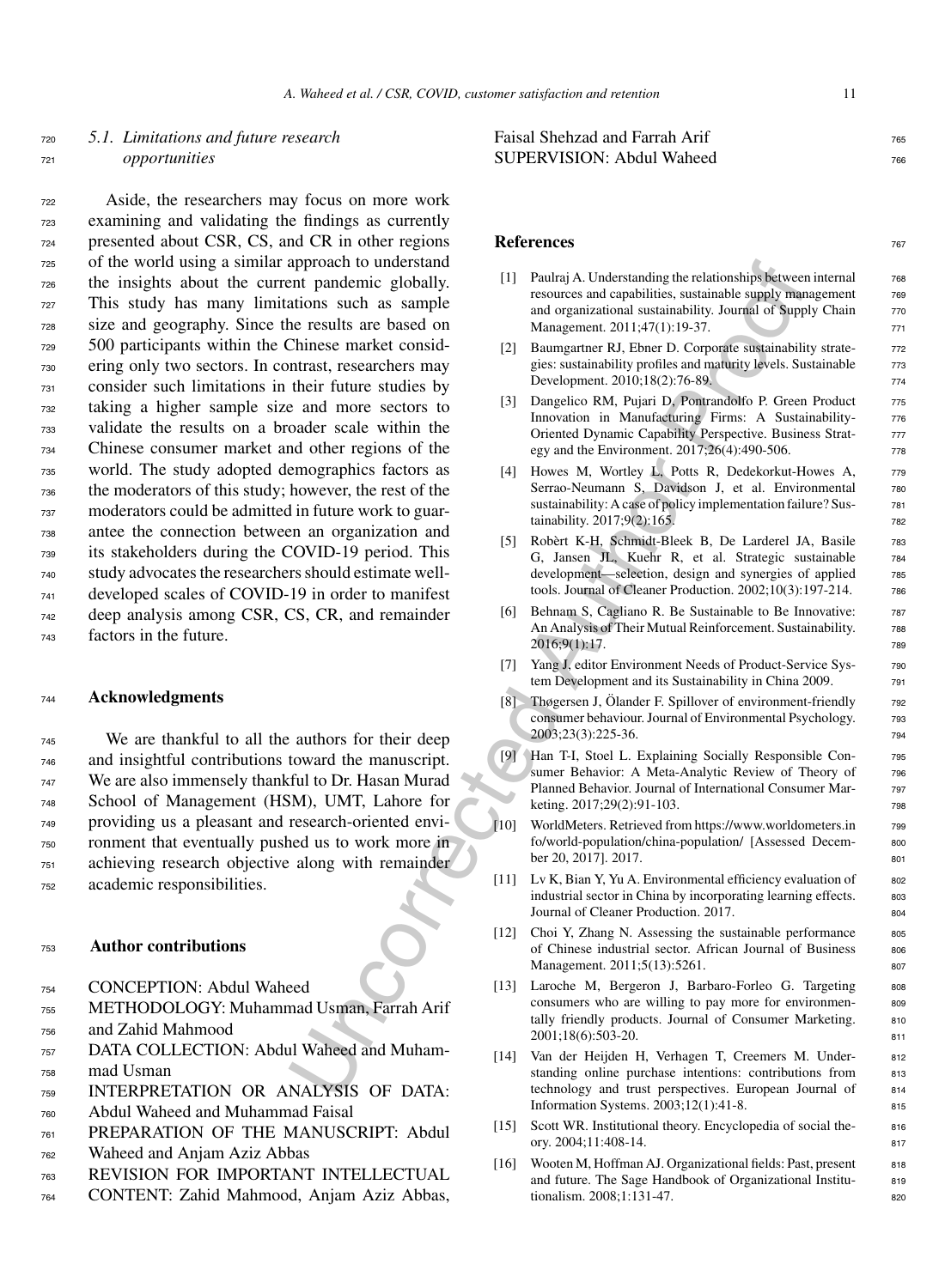- <sup>821</sup> [17] Jamali D, Neville B. Convergence versus divergence <sup>822</sup> of CSR in developing countries: An embedded multi-<sup>823</sup> layered institutional lens. Journal of Business Ethics. <sup>824</sup> 2011;102(4):599-621.
- <sup>825</sup> [18] Wu L-Z, Kwan HK, Yim FH-k, Chiu RK, He X. CEO <sup>826</sup> ethical leadership and corporate social responsibility: A <sup>827</sup> moderated mediation model. Journal of Business Ethics. <sup>828</sup> 2015;130(4):819-31.
- <sup>829</sup> [19] Arrive JT, Feng M. Corporate social responsibility <sup>830</sup> disclosure: Evidence from BRICS nations. Corporate <sup>831</sup> Social Responsibility and Environmental Management. <sup>832</sup> 2018;25(5):920-7.
- <sup>833</sup> [20] Matten D, Moon J. "Implicit" and "explicit" CSR: A con-<sup>834</sup> ceptual framework for a comparative understanding of <sup>835</sup> corporate social responsibility. Academy of Management <sup>836</sup> Review. 2008;33(2):404-24.
- <sup>837</sup> [21] Shahid K, Yang Q, Waheed A, Rashid Y. The impact of <sup>838</sup> technological alignment and advancement on firms' project <sup>839</sup> performance with mediating role of technology accep-<sup>840</sup> tance model. Human Systems Management. 2021;40(2): <sup>841</sup> 287-98.
- <sup>842</sup> [22] Chi CG, Gursoy D. Employee satisfaction, customer <sup>843</sup> satisfaction, and financial performance: An empirical exam-<sup>844</sup> ination. International Journal of Hospitality Management. <sup>845</sup> 2009;28(2):245-53.
- <sup>846</sup> [23] Gustafsson A, Johnson MD, Roos I. The effects of cus-<sup>847</sup> tomer satisfaction, relationship commitment dimensions, <sup>848</sup> and triggers on customer retention. Journal of Marketing. <sup>849</sup> 2005;69(4):210-8.
- <sup>850</sup> [24] Bolton RN, Lemon KN. A dynamic model of customers' <sup>851</sup> usage of services: Usage as an antecedent and conse-<sup>852</sup> quence of satisfaction. Journal of Marketing Research. <sup>853</sup> 1999;36(2):171-86.
- <sup>854</sup> [25] Henkel J. Selective revealing in open innovation pro-<sup>855</sup> cesses: The case of embedded Linux. Research Policy. <sup>856</sup> 2006;35(7):953-69.
- <sup>857</sup> [26] Cronin Jr JJ, Brady MK, Hult GTM. Assessing the effects <sup>858</sup> of quality, value, and customer satisfaction on consumer <sup>859</sup> behavioral intentions in service environments. Journal of Retailing. 2000;76(2):193-218.
- 861 [27] Garcia-Morales VJ, Llorens-Montes FJ, VerdA-Jover AJ. <sup>862</sup> Antecedents and consequences of organizational inno-<sup>863</sup> vation and organizational learning in entrepreneurship. <sup>864</sup> Industrial Management & Data Systems. 2006;106(1): <sup>865</sup> 21-42.
- <sup>866</sup> [28] Waheed A, Zhang Q. Effect of CSR and ethical practices <sup>867</sup> on sustainable competitive performance: A case of emerg-<sup>868</sup> ing markets from stakeholder theory perspective. Journal of <sup>869</sup> Business Ethics. 2020:1-19.
- <sup>870</sup> [29] Cho YC. Measuring customer attitudes toward single vs. <sup>871</sup> hybrid retail formats: Impact of gender and brand name <sup>872</sup> familiarity. Journal of Applied Business Research (JABR). <sup>873</sup> 2011;23(4).
- <sup>874</sup> [30] Faqih KM, Jaradat M-IRM. Assessing the moderating <sup>875</sup> effect of gender differences and individualism-collectivism <sup>876</sup> at individual-level on the adoption of mobile commerce <sup>877</sup> technology: TAM3 perspective. Journal of Retailing and <sup>878</sup> Consumer Services. 2015;22:37-52.
- <sup>879</sup> [31] Wong C-H, Wei-Han Tan G, Loke S-P, Ooi K-B. Mobile <sup>880</sup> TV: a new form of entertainment? Industrial Management <sup>881</sup> & Data Systems. 2014;114(7):1050-67.
- [32] Yang KC. Exploring factors affecting the adoption of 882 mobile commerce in Singapore. Telematics and Informatics. 883 2005;22(3):257-77. <sup>884</sup>
- [33] Hew J-J, Lee V-H, Ooi K-B, Wei J, What catalyses mobile 885 apps usage intention: an empirical analysis. Industrial Man- <sup>886</sup> agement & Data Systems. 2015;115(7):1269-91. 887
- [34] Abu-Shanab EA, editor Education level as a technology 888 adoption moderator. Computer Research and Development 889 (ICCRD), 2011 3rd International Conference on; 2011: <sup>890</sup> **IEEE.** 891
- porate social responsibility<br>
adopton moderation computer Research and Develop and the method configure and the method in the method in the method of the method of the method of the method of the method of the method of th [35] Li Q, Yang D, Chen X, editors. Predicting determinants 892 and moderating factors of mobile phone data flow ser-<br>893 vice adoption. Computational Sciences and Optimization <sup>894</sup> (CSO), 2014 Seventh International Joint Conference on; 895 2014: IEEE. 896
	- [36] Waheed A, Jianhua Y. Achieving consumers' attention 897 through emerging technologies: The linkage between e-<br>s98 marketing and consumers' exploratory buying behavior 899 tendencies. Baltic Journal of Management. 2018;13(2): 900 209-35. 901
	- [37] Shin D-H. Towards an understanding of the consumer 902 acceptance of mobile wallet. Computers in Human Behav- <sup>903</sup> ior. 2009;25(6):1343-54. <sup>904</sup>
	- [38] Al-Gahtani SS, Hubona GS, Wang J. Information technol- 905 ogy (IT) in Saudi Arabia: Culture and the acceptance and <sup>906</sup> use of IT. Information & Management. 2007;44(8):681-91. 907
	- Podsakoff N. Common method biases in behavioral 908 research: a critical review of the literature and rec- <sup>909</sup> ommended remedies. Journal of Applied Psychology. 910 2003;885(879):10.1037. <sup>911</sup>
	- [40] Podsakoff PM, MacKenzie SB, Lee J-Y, Podsakoff NP. 912 Common method biases in behavioral research: a critical 913 review of the literature and recommended remedies. Journal <sup>914</sup> of Applied Psychology. 2003;88(5):879. <sup>915</sup>
	- [41] Dal Mas F, Tucker W, Massaro M, Bagnoli C. Corporate 916 social responsibility in the retail business: A case study. 917 Corporate Social Responsibility and Environmental Man-<br>918 agement. 2021. 919
	- [42] Zameer H, Wang Y, Yasmeen H, Mofrad AA, Waheed 920 A. Corporate image and customer satisfaction by virtue 921 of employee engagement. Human Systems Management. <sup>922</sup> 2018;37(2):233-48. <sup>923</sup>
	- [43] Khan SZ, Yang Q, Khan NU, Waheed A. Entrepreneurship 924 posture and new venture performance in Pakistan. Human 925 Systems Management. 2019;38(1):55-72. 926
	- [44] Akbar K, Yongsheng J, Waheed A, Afzal F, Mahsud <sup>927</sup> M. Impact of green practices on consumers' sustain- <sup>928</sup> able purchase intentions: Humans' management adopting 929 green strategies in Pakistan. Human Systems Management. 930 2021;40(3):339-51. 931
	- [45] Taylor R. Interpretation of the correlation coefficient: a 932 basic review. Journal of Diagnostic Medical Sonography. 933 1990;6(1):35-9. 934
	- [46] Deng Z, Mo X, Liu S. Comparison of the middle-aged 935 and older users $\hat{a} \in \mathbb{T}^M$  adoption of mobile health services 936 in China. International Journal of Medical Informatics. 937 in China. International Journal of Medical Informatics. 2014;83(3):210-24. 938
	- [47] Hair JF, Page M, Brunsveld N. Essentials of business 939 research methods: Routledge; 2019. 940
	- [48] Fornell C, Larcker DF. Structural equation models with 941 unobservable variables and measurement error: Algebra <sup>942</sup>